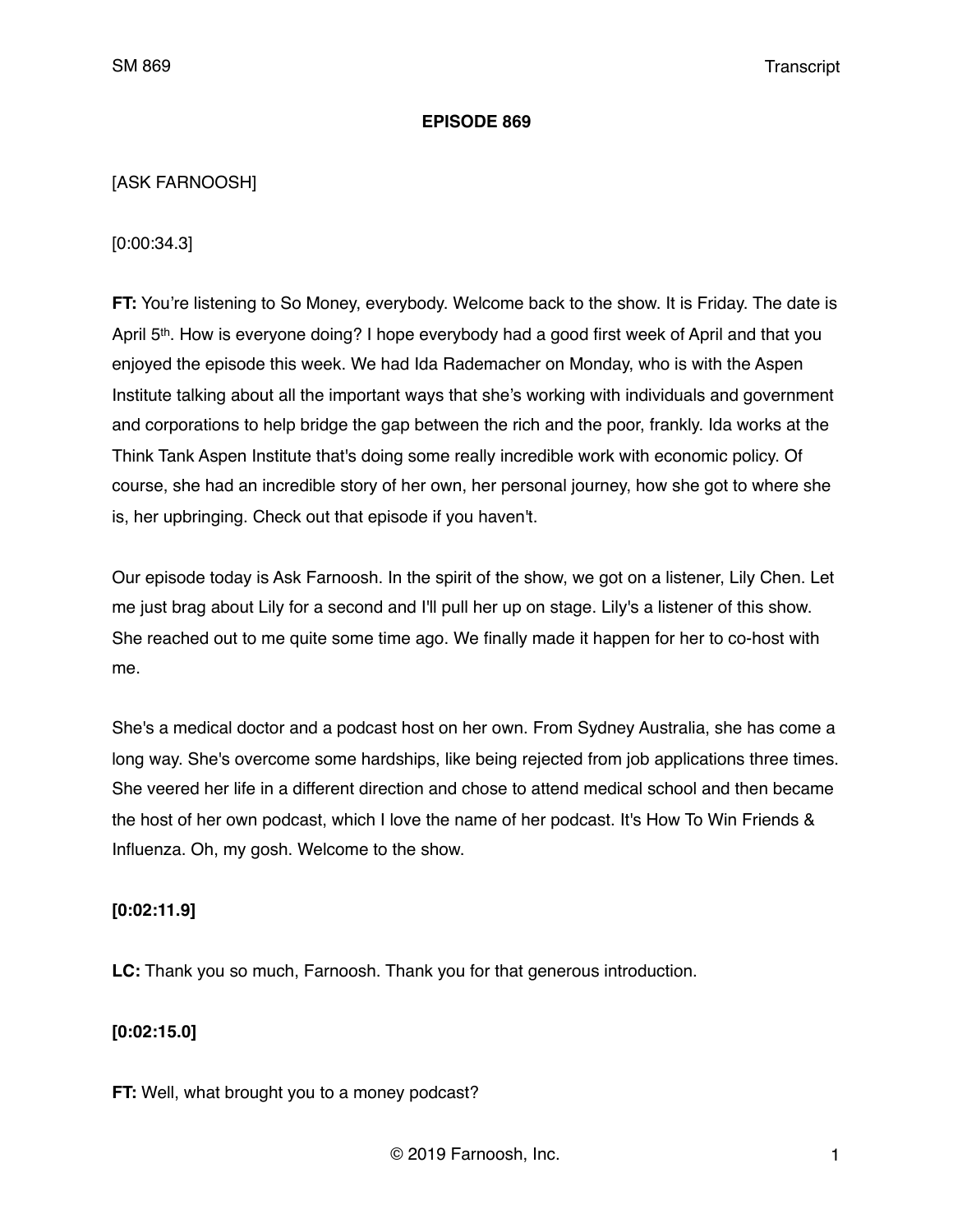# **[0:02:17.2]**

**LC:** Well, I just love the work that you're doing, Farnoosh; the work that you're doing on educating people on what they can be doing with their money. It's a way of empowering them really. The topic is interesting. I love your presentation style and the information you give and it was just a great resource to learn more about this thing.

# **[0:02:33.2]**

**FT:** What inspired you to start your own podcast? Do you feel there's a big market for I guess your audience is physicians?

# **[0:02:40.9]**

**LC:** Yeah, a mixture of junior physicians and medical students who want to learn more, but it's really open to everyone. It's going to really sound like you paid me to say this, but your podcast was really one of the first that I listened to, and that idea of getting knowledge from different people, different interviews, that spoke to me and I thought, "Do we really have something like this in medicine?" I think the answer is no.

People want to learn about cardiology and immunology and what the difference between each one is, but there isn't something out there that's really fun and audio-based that they can listen to. That's what drove this.

## **[0:03:14.1]**

**FT:** Wow. I also want to learn a little bit about your career transition.

## **[0:03:18.5]**

**LC:** When I was in university, my undergraduate was actually business. I worked in business for a while. Then after some point, I started thinking health is really interesting and it's one of those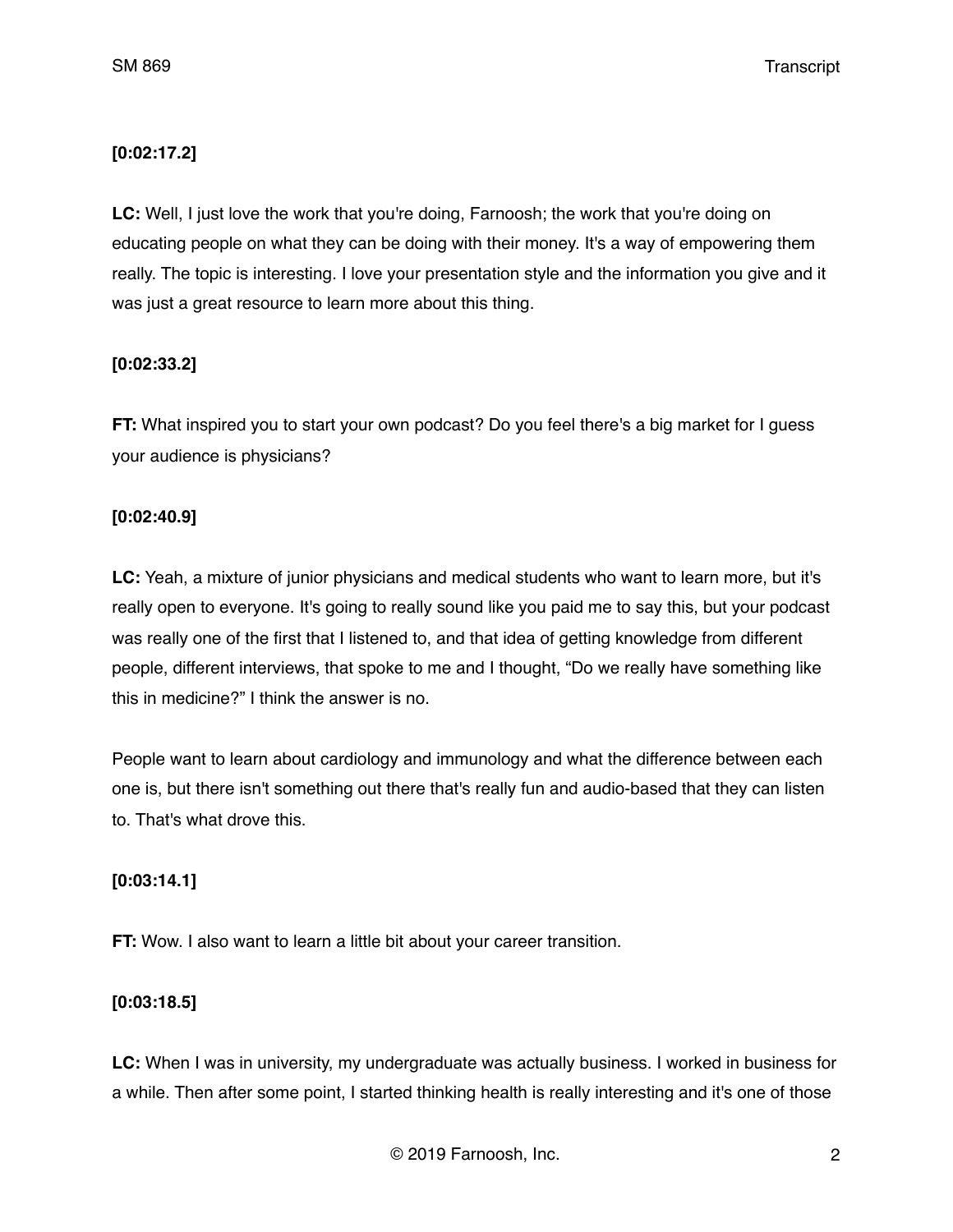big pillars of our lives; health and children and family and whatever else that people are interested in. I naturally gravitated towards it; find it really interesting and went and studied health. That's where I am now.

#### **[0:03:40.8]**

**FT:** Do you have a specific focus in how – was it pediatrics?

#### **[0:03:43.6]**

**LC:** You know what? A little bit of everything. I think just in medicine, medicine in general is just so interesting. Some general practice is really what I'm aiming towards.

#### **[0:03:54.0]**

**FT:** I've had a couple of doctors on the show. In America, there's a lot of student loan debt that comes with becoming a doctor often. It's very expensive to pursue. Often, physicians find themselves in a place where they're trying to build their careers and also trying to manage their debt loads and just get up to speed financially, because they've been in school for about a decade. They feel a little bit behind with regards to things like retirement planning and things like that. Is it similar on your side of the pond?

## **[0:04:25.2]**

**LC:** Well, in Australia we're quite lucky because our universities are government-funded, so there are some private institutions. Basically it's funded by the government, strongly subsidized. We don't really end up with those quarter of a million dollar loans. It's maybe something like \$10,000 a year for four years, something like this. We have a very, very generous loan system, which is indexed at the rate of inflation. It's almost an interest-free loan. We are very, very lucky in that respect.

#### **[0:04:52.0]**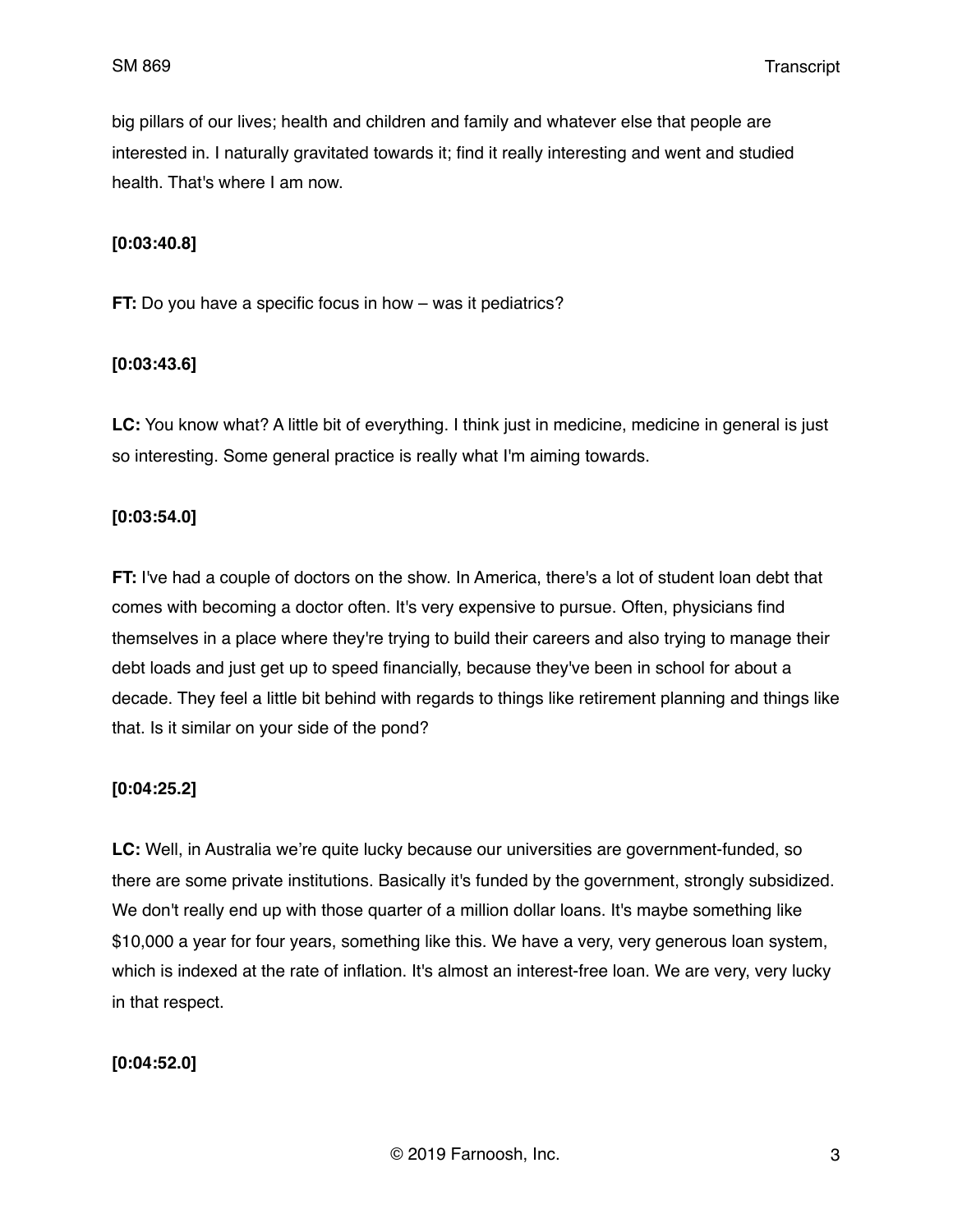**FT:** My gosh.

## **[0:04:52.5]**

**LC:** Probably the biggest hurdle is just the fact that you're behind your peers. Some of your friends who went down a different path will be in respectable jobs, being taxpayers while you're still in the student eating ramen phase. It's more that life set back in a way. From that point of view, I'm not sure everyone will recommend doing medicine if you want money or something like that. It's more like if you're willing to put your life on hold for a little bit to get more education on something you find really exciting.

## **[0:05:21.3]**

**FT:** Well, you heard it here. If you want to get your medical degree at no cost, head over to –

# **[0:05:27.1]**

**LC:** Come to Australia.

## **[0:05:28.1]**

**FT:** Australia. What a difference. Okay, well we have some questions here from our listeners. The first couple actually deal with a 401k. In Australia, how does it work with retirement planning? Do your workplaces typically offer a retirement plan? How does that work?

# **[0:05:43.5]**

**LC:** Yeah. Here, we don't have the two system with a 401k and the Roth IRA. We just have one system called superannuation. At the moment, it's compulsory government-mandated contribution of about 9.5%, so the employer has to take that amount and put it in your superannuation. Unless super, super special circumstances, you can't access it till your [inaudible 0:06:05.3] age, something like 65.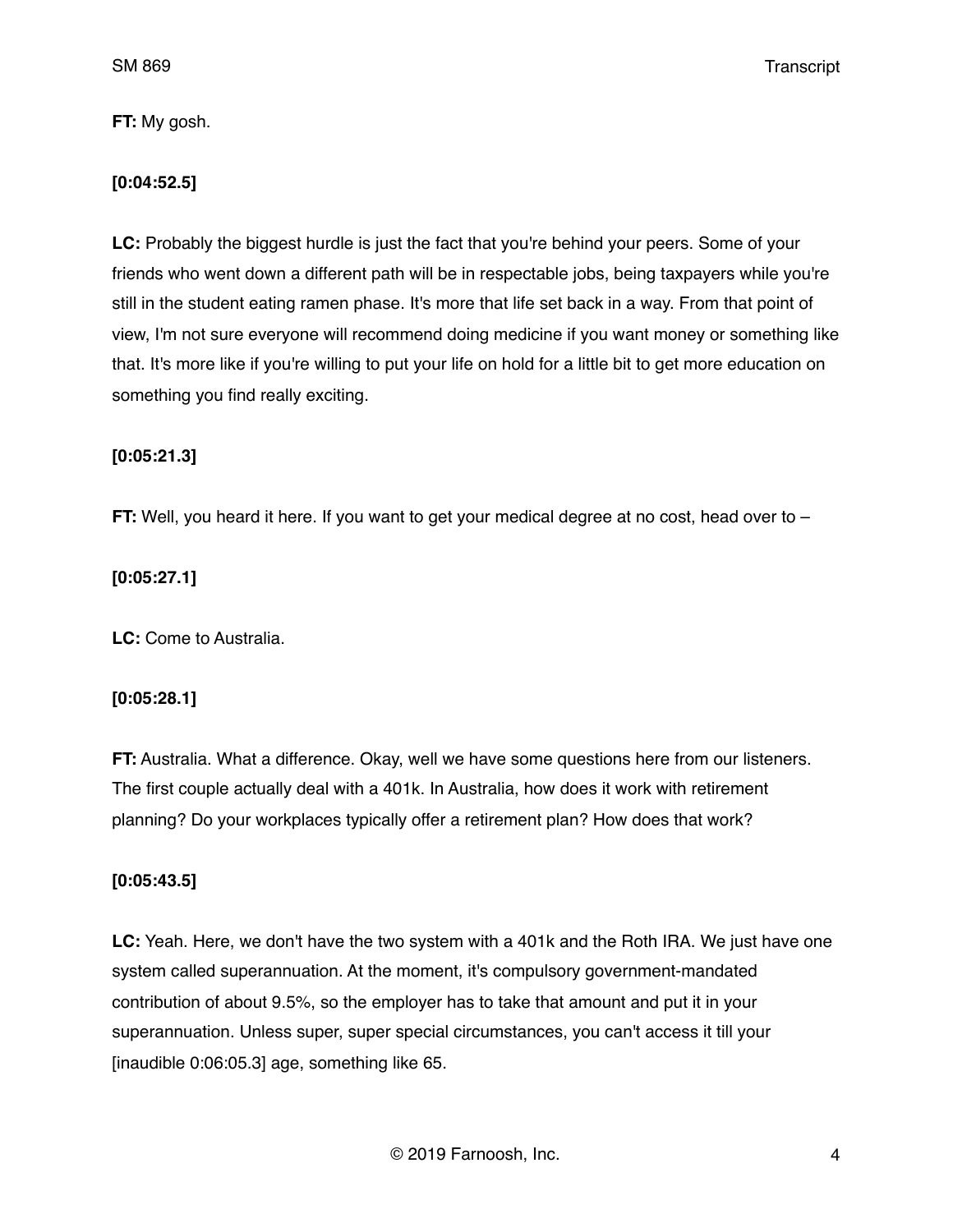It's this forced savings plan. You can always contribute a little bit more, but it's just that idea that we don't know if people can say for themselves, so just in case let's set some good habits aside for the long term. It's a little bit more simple than the US, I think.

#### **[0:06:21.7]**

**FT:** Just a tad. Yet another reason to move to Australia, I guess. I mean, we do have social security, but it's nothing to bank your whole retirement on, at least not in most parts of this country. That is what it sounds like, but it's so robust, almost 10%. That's what people are now really tasked with saving on their own if they want to get to retirement with a healthy, sizable nest egg.

Okay, so the questions regarding 401k from our listeners, the first one on Instagram is what is the best way to get my 401k rebalanced if I don't use a financial advisor? This is really simple. A lot of times, your 401k will have an auto rebalance feature. Here's the thing, if you have a 401k at work, I don't think you need a financial advisor going in there and making money moves. In fact, I think you want to reserve working with a financial advisor until you have other things on your plate. You want to actually plan for your future, plan for a family, or plan for your business, and/or buying a home and retirement, all that.

I mean, your 401k is an aspect of your financial planning, but it comes with its own portfolio manager so to speak through the 401k company. You can set up things like auto rebalance. You can talk to somebody through the free 800 number. You can re-allocate the portfolio, if for some reason you decide you want to take on more risk, or less risk, etc. I don't think hiring a financial advisor makes a lot of sense if it's just for managing your 401k.

Good news, you can just do this automatically with either going on the website for your 401k plan manager, or calling the 800 number and saying, "Hey, can you set me up with 401k auto rebalance?" Which just to take a step back, means that let's say you have an 80% stock, 20% bond allocation in your portfolio. If the market really has a great year, or an amazing quarter, your allocation might look more something like 90% stocks, 10% bonds after that big rise in the market, which may not be something that you want necessarily.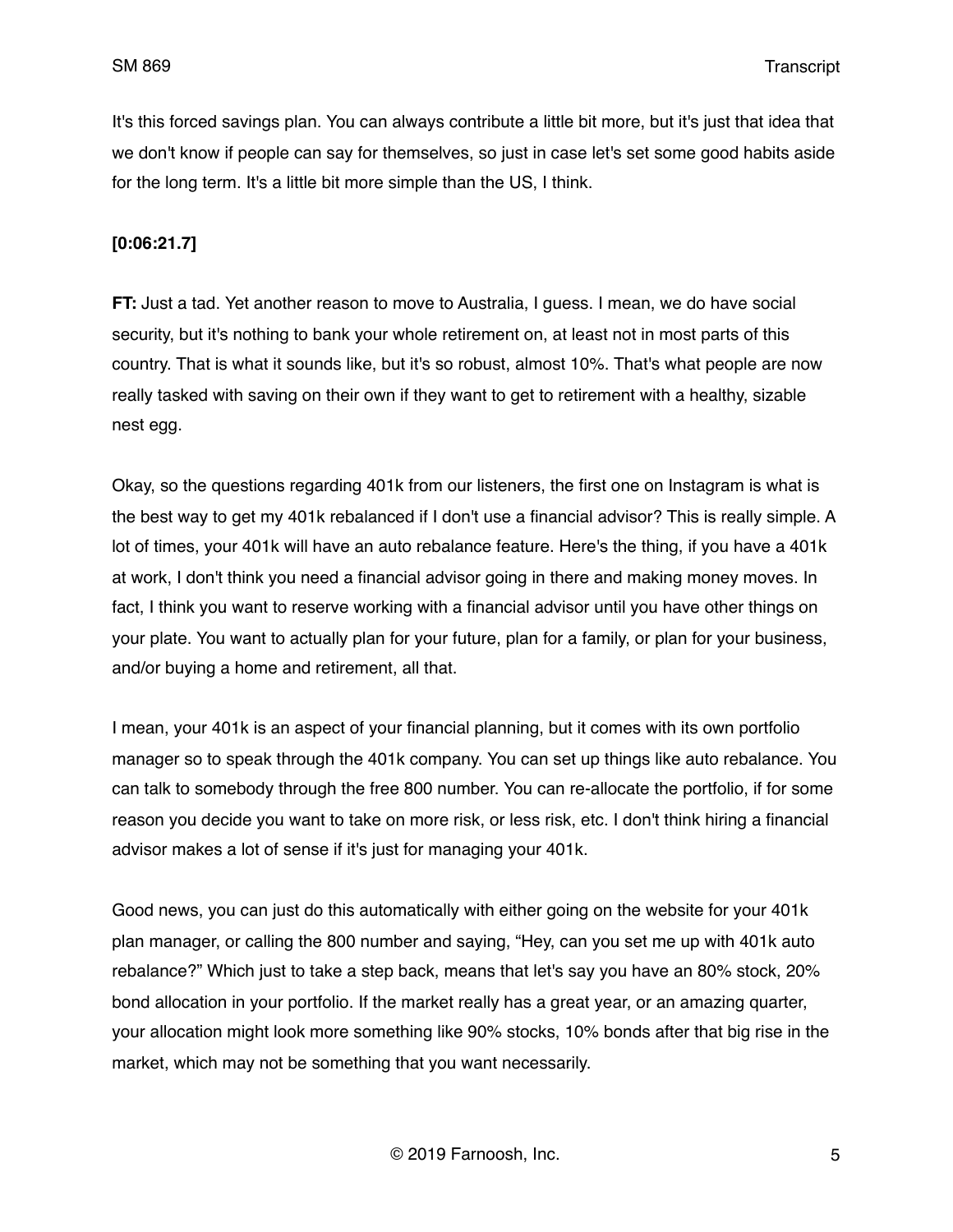You might feel you're a little too exposed in the market now in stocks. What auto rebalance does is every quarter or once a year, I think you can set it periodically, it will rebalance to the percentage allocation that you're comfortable with.

Next question is from Holly on Instagram who has a 401k and a Roth IRA, which Lily, a Roth IRA is like a supplement to sometimes what people have as a 401k. It's another way to save for retirement. She wants to invest another \$50,000 of her money somewhere. At this point thinking, maybe I should hire a money manager or a financial advisor. Coming out of the previous question about working with a financial advisor, I think Holly, it might make sense to work with somebody to think about where to best allocate this, not so much a stock picker for you, but someone who can look at your holistic financial plan.

Yes, part of your plan is to figure out where to park this \$50,000 extra dollars, which congratulations that you have it. Really putting it into consideration like okay, what are your goals, right? What are your five-year goals, your 10-year goals, your 30-year goals, your sixmonth goals? Then where does this \$50,000 best fit into that plan? Could you take some of it and put it into rainy day if you don't have enough of a rainy day? Should you take some of it and put it into the stock market for the long run, because you feel you maybe want to do more on the retirement front? Do you want to use some of that for a down payment on a home? Do you want to use some of that to build a business?

Working with someone like a financial planner can't hurt in this circumstance to help you shape that bigger picture plan and how to really best leverage this money. I don't necessarily think it has to go in one place. It could go in a number of places. It's a lot of money to work with. If you had \$50,000 Lilly, what would you do with it?

#### **[0:10:31.0]**

**LC:** Ooh, I guess the first answer people attempted to say is, "Oh, go on a holiday," and do something like that. For me, I would probably go down that Warren Buffett school of thought and put it in Vanguard or somewhere safe, somewhere nicely index, somewhere safe with some algorithm away from human hands, where that it'll grow. Not too ambitious, but reasonable way.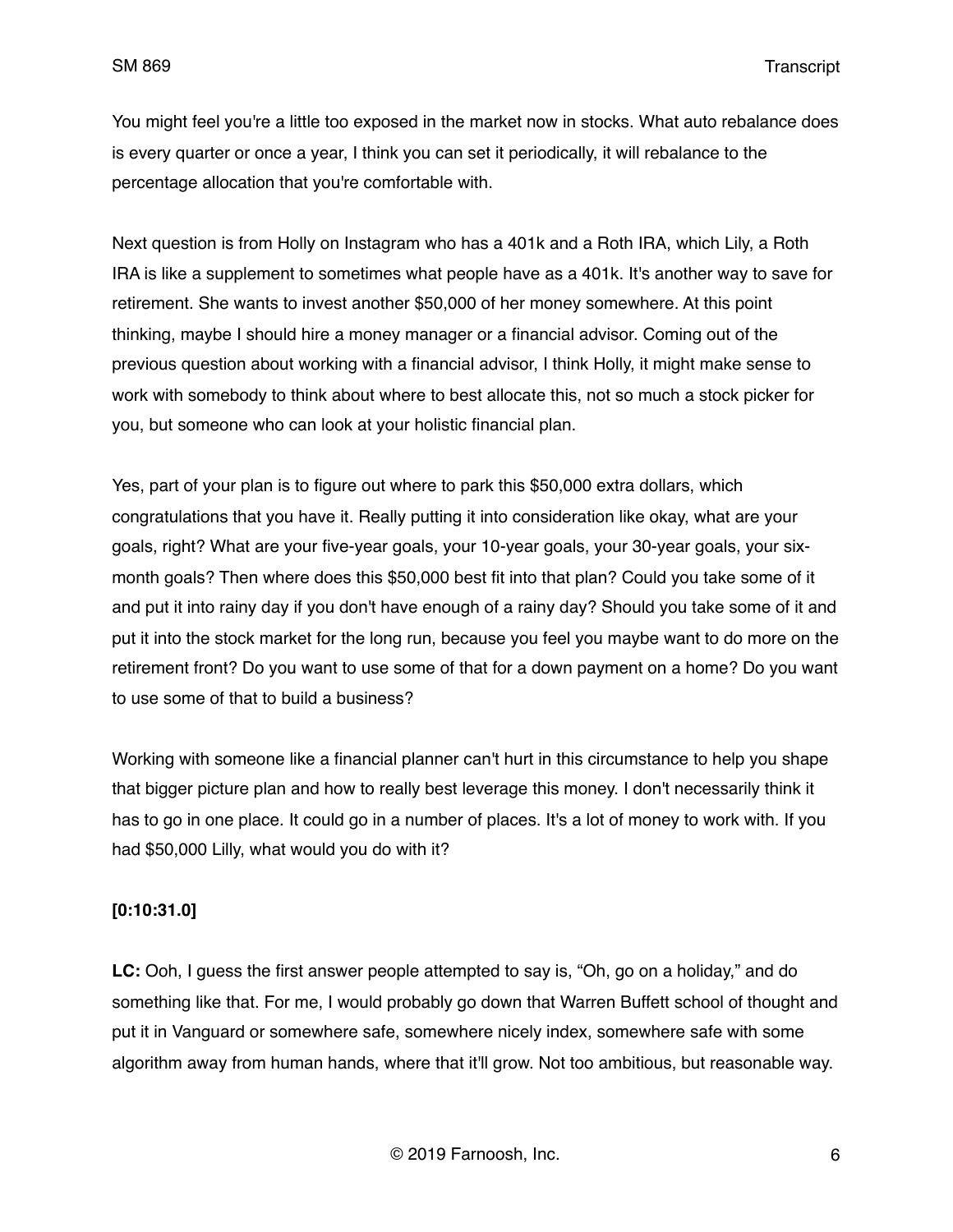I wonder, one thing is when should people go to someone for their money management, versus getting some education themselves and looking into it themselves? Because not everyone has a financial adviser, or not everyone has a money manager. How do people decide if they're better off being independent, or if they should seek some help?

## **[0:11:11.7]**

**FT:** Sure. Yeah, it's a really good question. I can speak for myself and just say that in my life, I have worked independently, I've worked with a planner, I work independently now. When I worked with a planner, I found it really helpful because I was at a point in my life where I was really going through a transition. I was getting married, my business was growing, I wanted to start planning for a family. At that point, I thought having an expert who could look at the big picture and offer my husband and I some objective advice and help us really level the playing field a little bit and see where we could meet each other and where some of the holes and things like insurance and family planning and etc., etc., we all benefited from that timeframe when we worked with somebody who was able to get us a plan, get us – meeting with other people too who could help us with for example, our will and our tax planning.

A lot of times your financial planner is point one in your overall building your network out. If you need an estate attorney, or you need an accountant for your business, or an insurance agent to help you find some life insurance, your planner can often make recommendations. Then those people talk – your planner then talks to these people and can help to really create some synergy and connect dots. It helped.

Then I eventually felt we outgrew needing a planner, because once she got us the plan and got us rocking and rolling and automating a lot of the savings and investment whatever, I felt you know what? I don't want to be paying someone at this point, because all she's doing is more or less being on call if we need her advice, or moving some of our money around in our portfolio, which frankly I don't think is necessary, right? I just want to be in a portfolio that's riding the market, nothing crazy. I don't want to be paying a lot of fees for my investments.

We have now put our money on an automated investment platform. Then the planning stuff, we feel we have a good handle on. We have all the plan figured out, more or less. I will say that if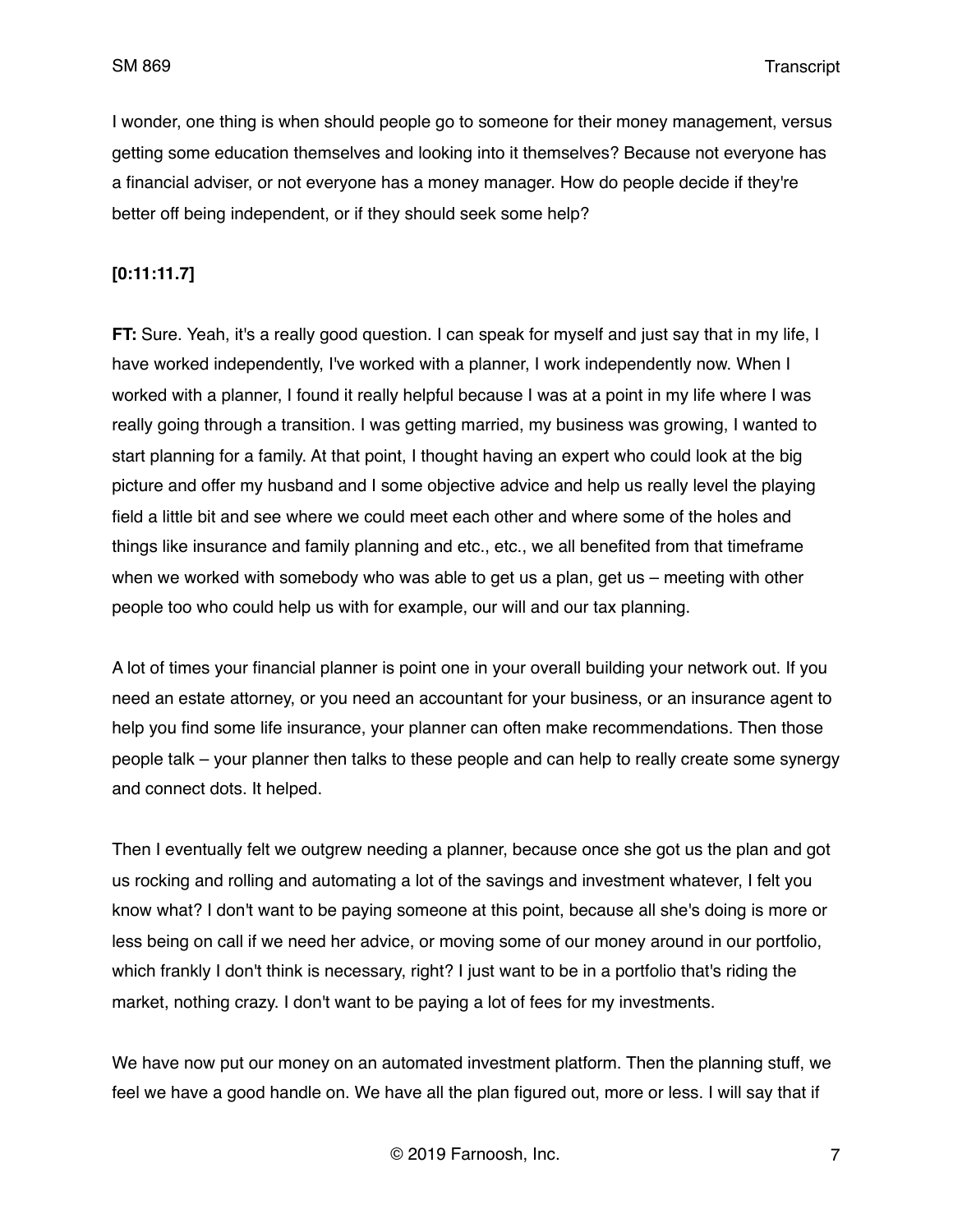let's say down the road my business 10X's, or Tim wants to start a business, or we get a huge inheritance and we're like, "Ah, what do we do with this that's the best?" I think that perhaps rather than enlisting the help of a planner to work with us on an annual basis, now you can just work with the planner on a monthly retainer basis, right?

I think it's always helpful to get a third party to weigh in, an expert to say, "I like what you're doing, or have you thought about this? Or I wouldn't do it that way and here's why." As you're about to make a big decision with your money, why not? Then just paying that person by the hour, or for the month. Does that make sense?

## **[0:14:12.1]**

**LC:** Yeah, yeah. That sounds like great advice. Getting people to start off with the help and you can always turn down later as needed, but not a bad idea to get someone with some expertise to chip in.

Another thought there is for Holly, if she's going to start off with her first money manager interaction, what characteristics would tell her if this person is dodgy, or if they're trustworthy, what things she'd look out for?

## **[0:14:36.4]**

**FT:** I love that you have these supplementary questions for my listeners. For Holly, I'd say and for everyone listening, because this has come up quite a bit when you're looking for a planner is one, go through your recommendations, ask friends and family and co-workers for their best people. Usually, that's a good way to start, talking to a number of people. In terms of what to look out for, I think that you want to click with this person. A lot of times, it's just about a gut check. Obviously, you want to make sure that they're credentialed, that they are certified. You want to ask them about their fees. Don't assume. Don't be embarrassed. It's part of their job to disclose. If they're not disclosing, ask.

If then they get a little – if they make you feel uncomfortable for asking, or if you somehow felt it wasn't an appropriate question, that's a red flag. You don't want to work with somebody whose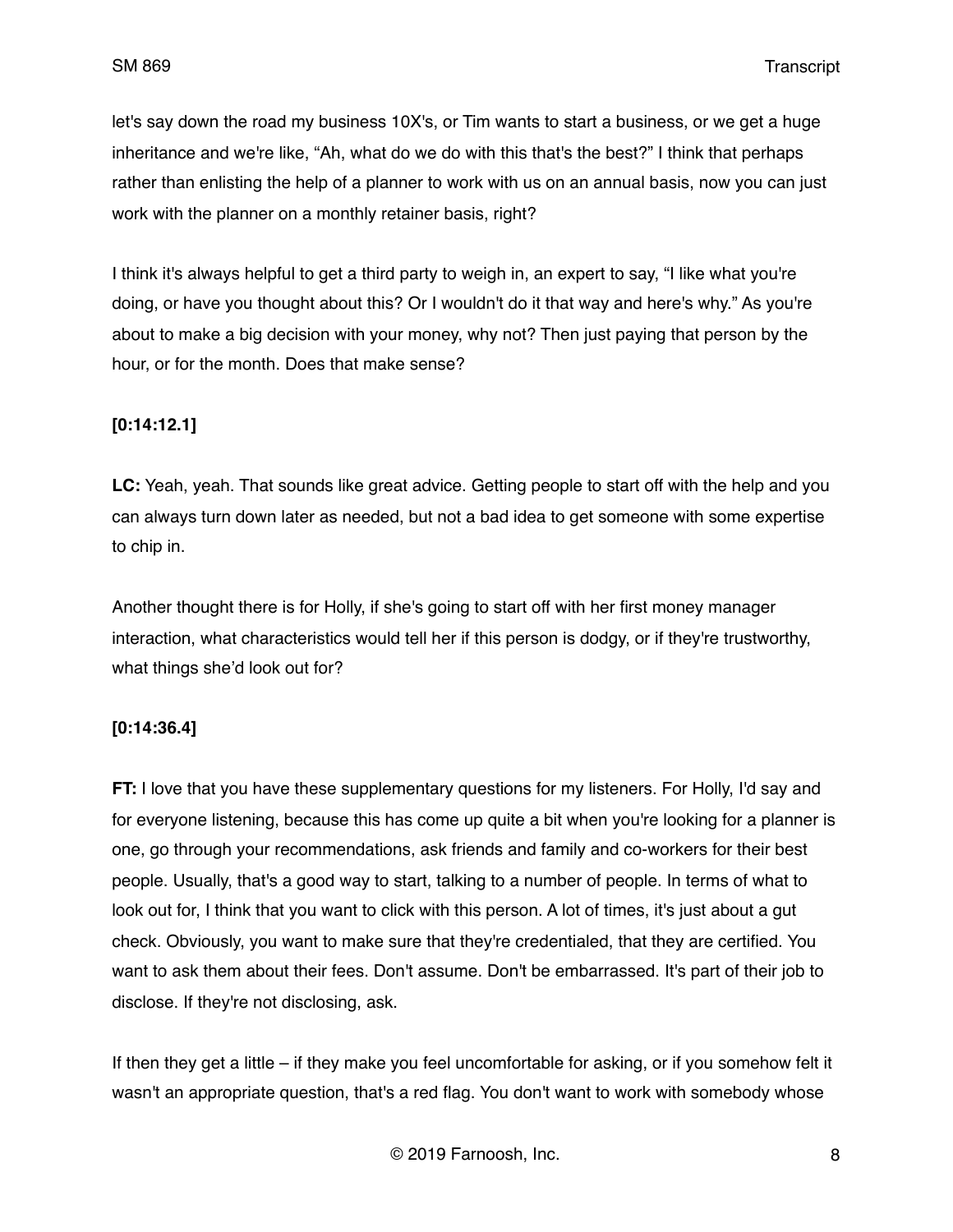wishy washy about their fees. Ask about what it's going to cost. Ask them about off the top of their head, what are some of the recommendations and ways that you think that they would be able to help you.

It's an audition. It's an interview. The first meeting is often free, but I find that the best relationships are the ones where you feel as though this planner really is going to bat for you, really cares about your goals. A good sign in the first meeting is if this planner rather than touting off all of their successes with other clients, or name-dropping, whatever, because that happens a lot in New York too, "Did you know that I manage this person's money?" Is that they ask you a lot of questions about your goals and what do you care about? Where do you want to be? You feel like you got somebody who is not just going to manage your money, but is really going to champion you. That's important.

It's a relationship like any other and it's quite an intimate one. They're going to be looking at your money and your savings and your everything. You want to feel there's a lot of trust there. Are we good, Lily? Are you taking notes? Are you looking into hiring a planner?

## **[0:16:40.4]**

**LC:** Maybe that was my question. On behalf of Holly on Instagram, your fan, I will say that I'm sure she is satisfied with all that information. Sounds great.

## **[0:16:51.0]**

**FT:** All right. Well, good luck Holly. You know we're always here for you. Okay, the next question is from Madison. This I can relate to a lot, because this was basically me. She says she's going out of her college a year or soon. She's finishing up school and she's got about \$30,000 in student loans. Now I didn't have loans from undergrad, but when I went to graduate school, I definitely amassed a good \$25,000, \$30,000 of debt. The good news is that she says she's actively paying it off by moving back in with her parents for her final year of school. She's putting about a \$1,000 towards it a month, which is a lot. I think that's really great.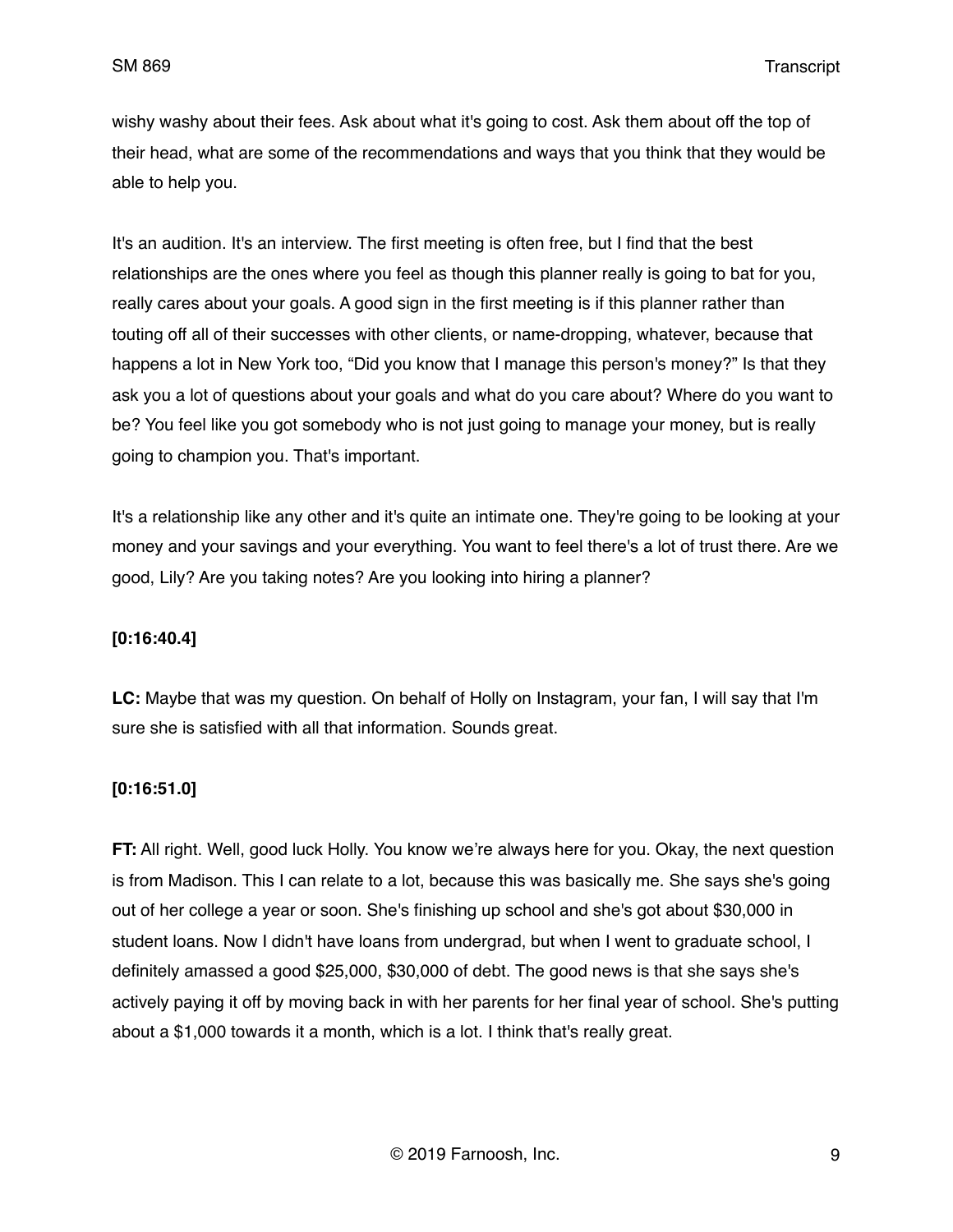Wondering if it would be smarter to try to max out my Roth IRA this year before focusing on loans. Currently, she's putting money in her retirement Roth every month. I think that – I don't know the interest rate on these student loans, Madison. I don't know if they're crazy high, or if they're average around 5%, 6%, but I think that with retirement, it would be great to get a head start if you can max out the Roth, especially because you are young. This is a really good time to take advantage of the Roth.

As you know with the Roth IRA, the more money you make, eventually you might phase out of being able to qualify for it. Take advantage of it if you can. Don't neglect your student loans. Pay them on time and to the extent that you have to. If you've got extra, put money towards that. I think trying to do both, like straddle both the student loans and the Roth IRA would be my plan, because again, it's really an opportunistic time now to be getting into retirement savings. I mean, you're already so ahead of the curve. So smart right, Lily, that she moved in with her parents to start paying down that debt? I don't know again the interest rate on that, but I think she'll be debt-free within three years at this rate.

## **[0:18:43.9]**

**LC:** I feel the rational response to this is as to anything, it depends, because it really does depend on the rate of student loans. If it's some crazy loan shark thing with a 100 million thousand percent, sure it makes sense to pay the loans off first. The rational argument is that mathematical analysis. You have to sit down with a pen and paper and actually calculate, is it worth the return of the Roth, or is the loans going to be bigger? At the same time, there is that psychological argument that maybe it's good to develop those saving habits now and do a little bit of both like you said, Farnoosh.

## **[0:19:17.4]**

**FT:** Yeah. Madison, really proud that you made this bold move to move back in with your parents and do the responsible thing of paying down the debt sooner than later. Your 30-yearold self will be thanking you if you're not already thinking yourself.

## **[0:19:34.1]**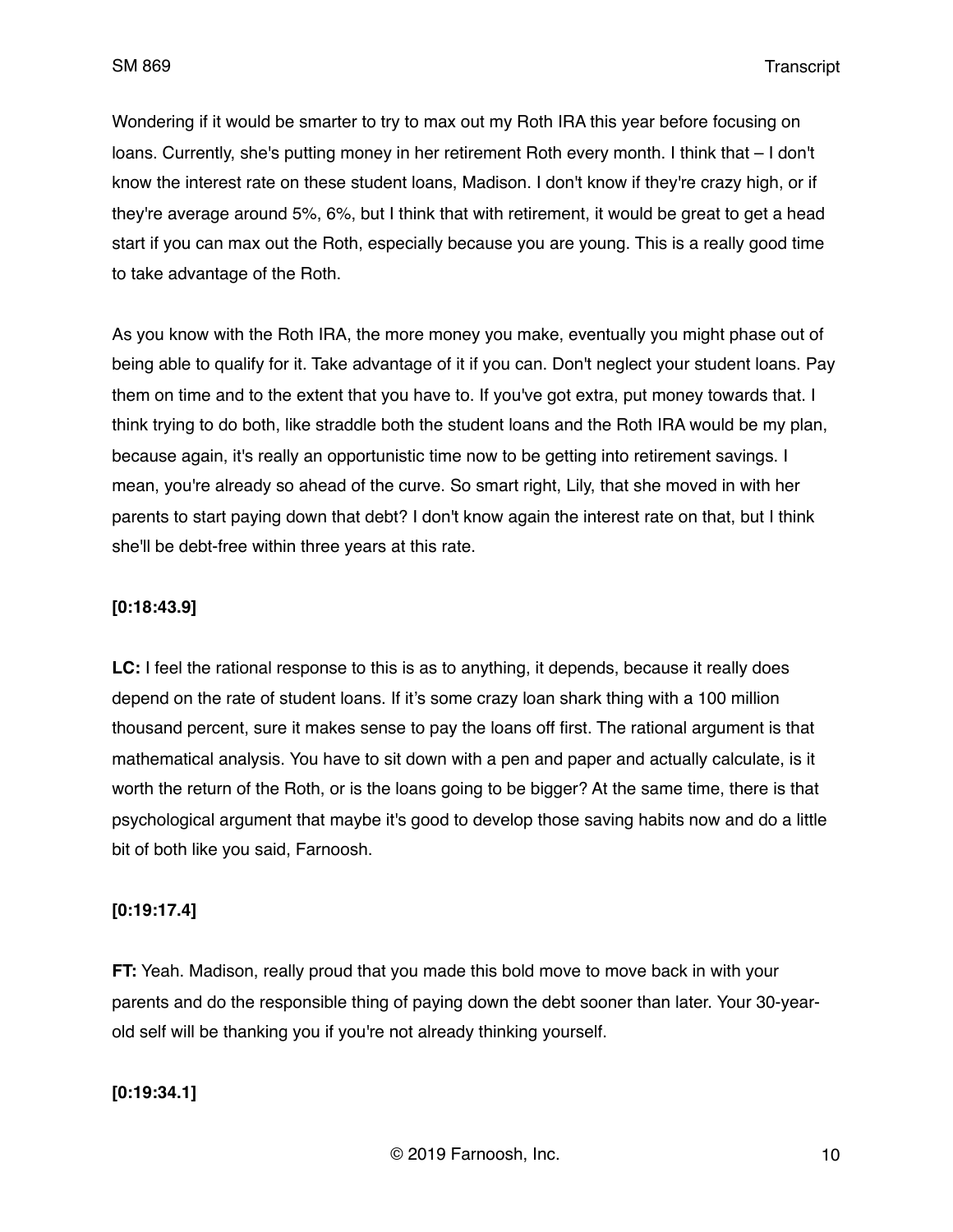SM 869 Transcript

**LC:** Parents are usually happy to have that kid around anyway.

## **[0:19:36.1]**

**FT:** Yeah. What a treat for mom and dad. Last question here is from Amy and she – okay, so this question I think that the intention is so lovely, but I want to give her some different advice contrary to what she's suggesting. Anyway, let me tell you what is on her money mind. Amy's been saving money for her niece for college since she was born, which is so great. Now wondering what is the best course of action for the money that Amy, aunt Amy has saved for her niece. Aunt Amy thinks that maybe she should open up a credit card in her niece's name – sorry in – yes, in her niece's name and have that bill come to Amy and Amy would pay it off and that the credit card could be used for books and pizza and whatever within reason. That Aunt Amy would pay it off monthly and in fact, be creating a credit history for her niece. What are my thoughts and suggestions on this? I don't love that plan, Lily. Can you tell why?

## **[0:20:40.5]**

**LC:** Look, I'm going to quote, I think it's a millionaire next door, where he has that little bit sad story about the two kids. One of them is very financially dependent on the parents and it creates this needy Paris citizen, like symbiotic relationship like that. The other one goes off and is a little bit more independent, but in the long run is a lot more satisfied. I guess my worry there is what incentives are being created for the niece if she's got this free pass. I'm not saying she's going to spend all her money on beer and cocaine or anything, but to give someone a head start in something like education, or something solid like that could be a different way to go.

## **[0:21:17.6]**

**FT:** Yeah. I mean, there's nothing wrong with Amy wanting to support her niece. I love this. I think, I wish more people had family that could be as generous and forward-thinking. I mean, she's been saving for her since she was little. I would love to see more of an accountability here for the niece, right? Rather than just saying, "Here's your credit card and I'll just clear the bill within reason even," I'd say have your niece come up with a budget that she needs to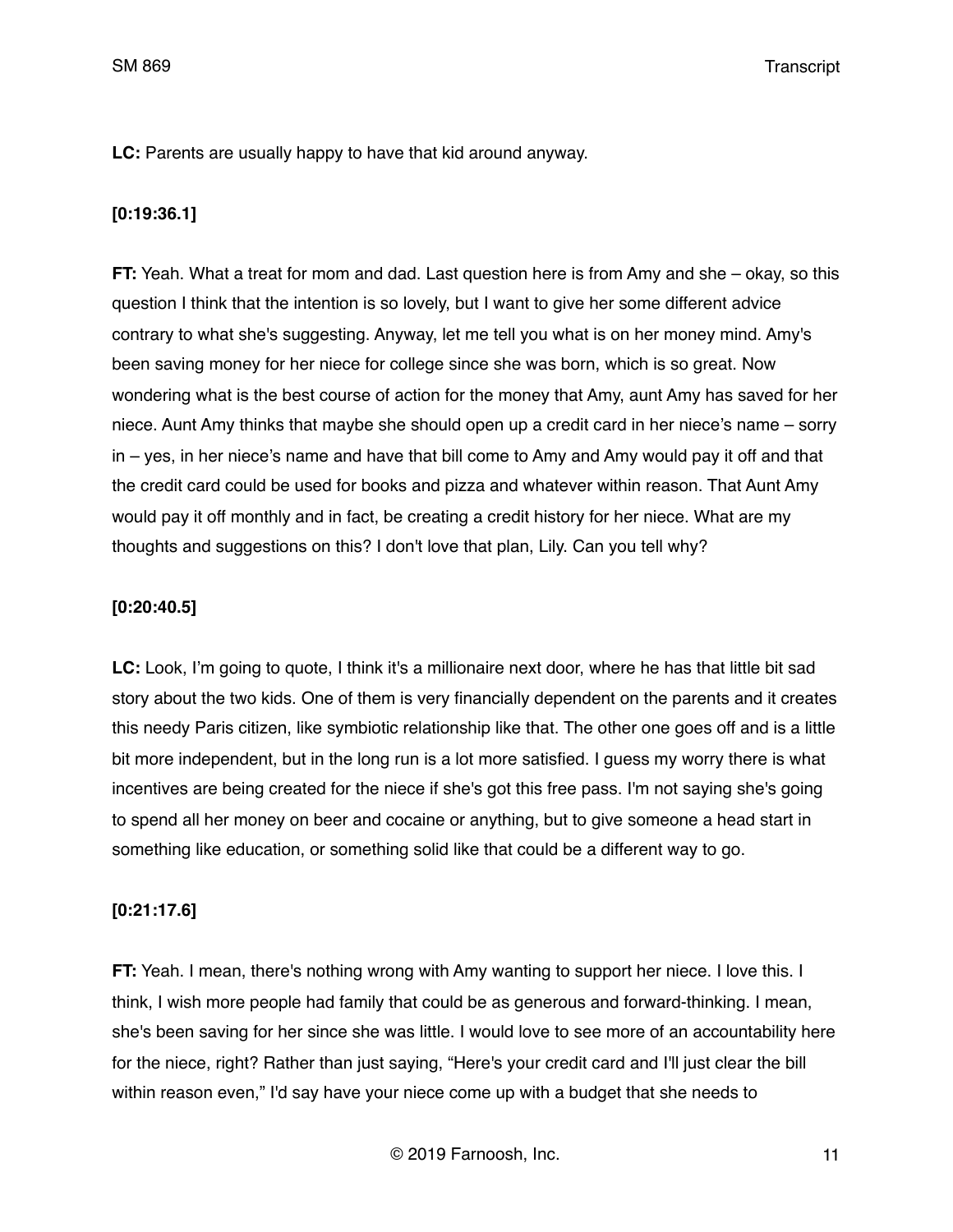realistically spend every semester; her books, food, travel, etc., etc. You perhaps allocating that to her on a debit card to start, maybe not a credit card, because one, she's not going to be able to qualify on her own.

I don't love the idea of you opening it for her in her name. I think we have some time here still to work on the credit profile. We don't have to start at first year of college. I think if she's really new to money management, she needs to first learn how to live within her means. If you want to give her \$500 a month, or a semester or whatever, then she has to learn to actually stick to that budget. There might be some weeks where money is really tight and the bank of Aunt Amy is closed. That's a really good exercise to go through.

I would also sit down and talk to her parents perhaps. I don't know what the relationship here is if parents are in the picture, if you're close with her parents. I think that college is a family affair. It's an expensive cost for everybody involved. A lot of kids of course pay their own way, but if the parents are affording a bit of her college, having a family conversation about how can we best take advantage in a positive way and Amy's resources perhaps it's that you directly contribute to the tuition, or you directly contribute to her rent.

As far as building credit, I do want to say that the earlier you can establish credit, obviously the better. You want to make sure that you're ready, right? To take on the responsibilities. It's not a learning process if your aunt is covering the bill every month. Yeah, you're helping her establish credit positively, but then what happens if she graduates, opens up her own credit card, has no idea how to use it and then ruins all the good work that you've helped her achieve, all the good credit that you've helped her achieve.

A secured card perhaps might be better. She actually brought up a secured card where you can go with your niece to the bank, help or open up a secured card, which is a credit card on training wheels. You put initial \$500 of your own money on it, which acts now is your credit limit. This could be Aunt Amy's \$500. As your niece uses this and hopefully pays it back responsibly on her own, then she's establishing credit, that activity gets reported to credit bureaus, then she gets a credit score.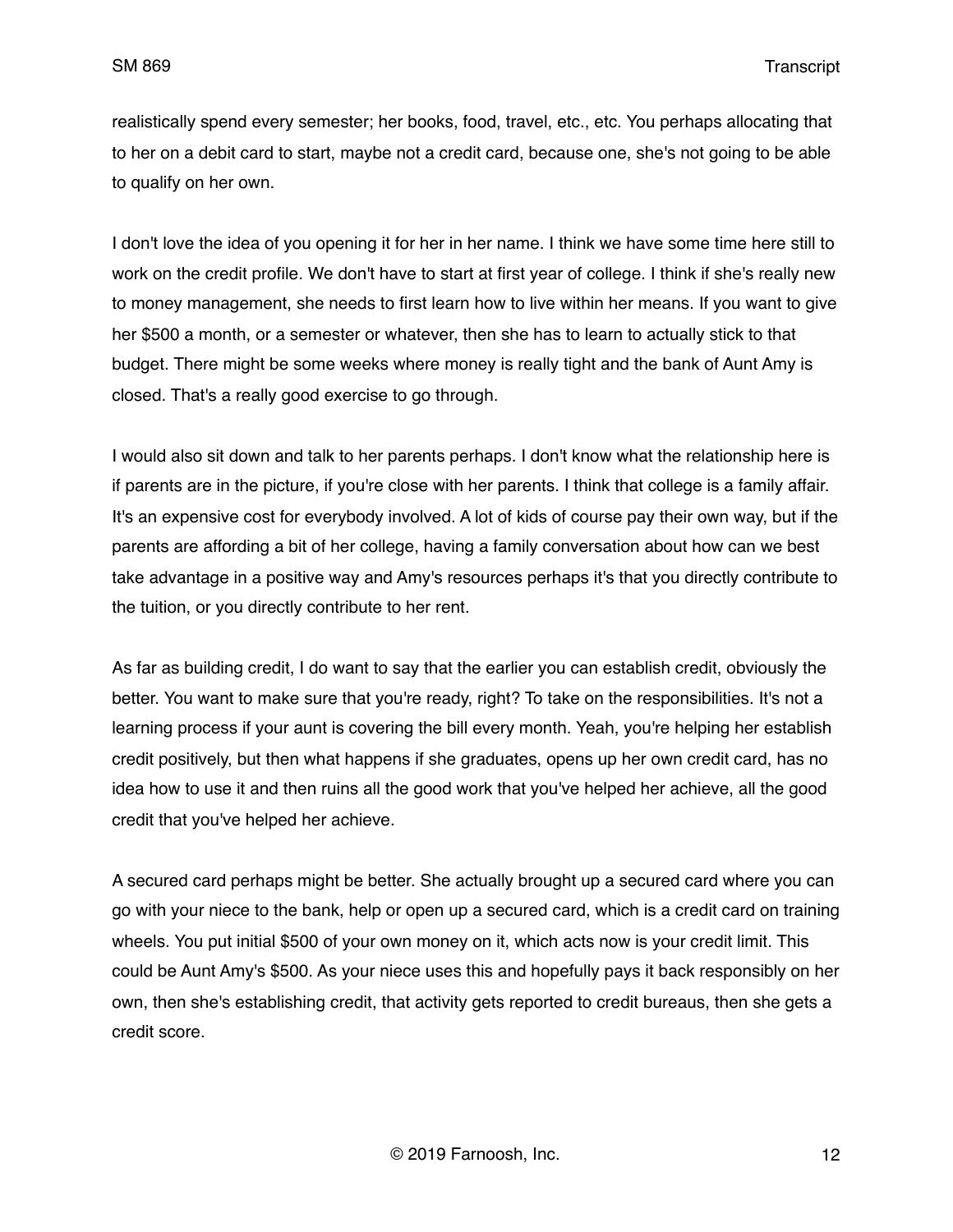I know maybe she doesn't have any disposable income of her own to pay back this secured card, but perhaps she should not open this up until she has means to do so, getting that job. It's not always easy to tackle academics and work, but if she wants to splurge on dinners out and travel, I think that's where she needs to really step up and afford that on her own.

I think that if you want to be this bank for your niece where you're providing her with money for the necessities, that's going to go a long way. College is very expensive between books and fees and tuition and food. If she wants to go on a ski trip with her friends, I think she should get a job and pay for that. That's my opinion. That's what I hope to do with my kids.

I don't know, Lily how it works in Australia. As you said, college often is affordable and it's a lot of times compensated through the government. We've got a little bit of a different scenario here in the states.

#### **[0:25:03.2]**

**LC:** I do think one thing is universal and very, very lovely. The impression I get from this question is just the aunt wants to do something really, really kind for her niece. I think that doesn't have to be expressed through money. I think money is one way we can do that. Just her intentions being so pure, I'm sure there are other ways that will shine through, even just spending time with the niece, cooking for her, doing something nice.

There are so many ways that I'll come through. It doesn't have to be just giving your life savings, or just setting up this very, very generous credit card scheme. I think there are other ways. Maybe there's no rush to just do it all financially.

#### **[0:25:37.5]**

**FT:** Well said. Lily Chen, thank you so much for joining us. Tell us a bit more about where we can find you and obviously your podcast is How To Win Friends & Influenza. Everybody subscribe. The website is also howtowinfriendsandinfluenza.com.

## **[0:25:52.7]**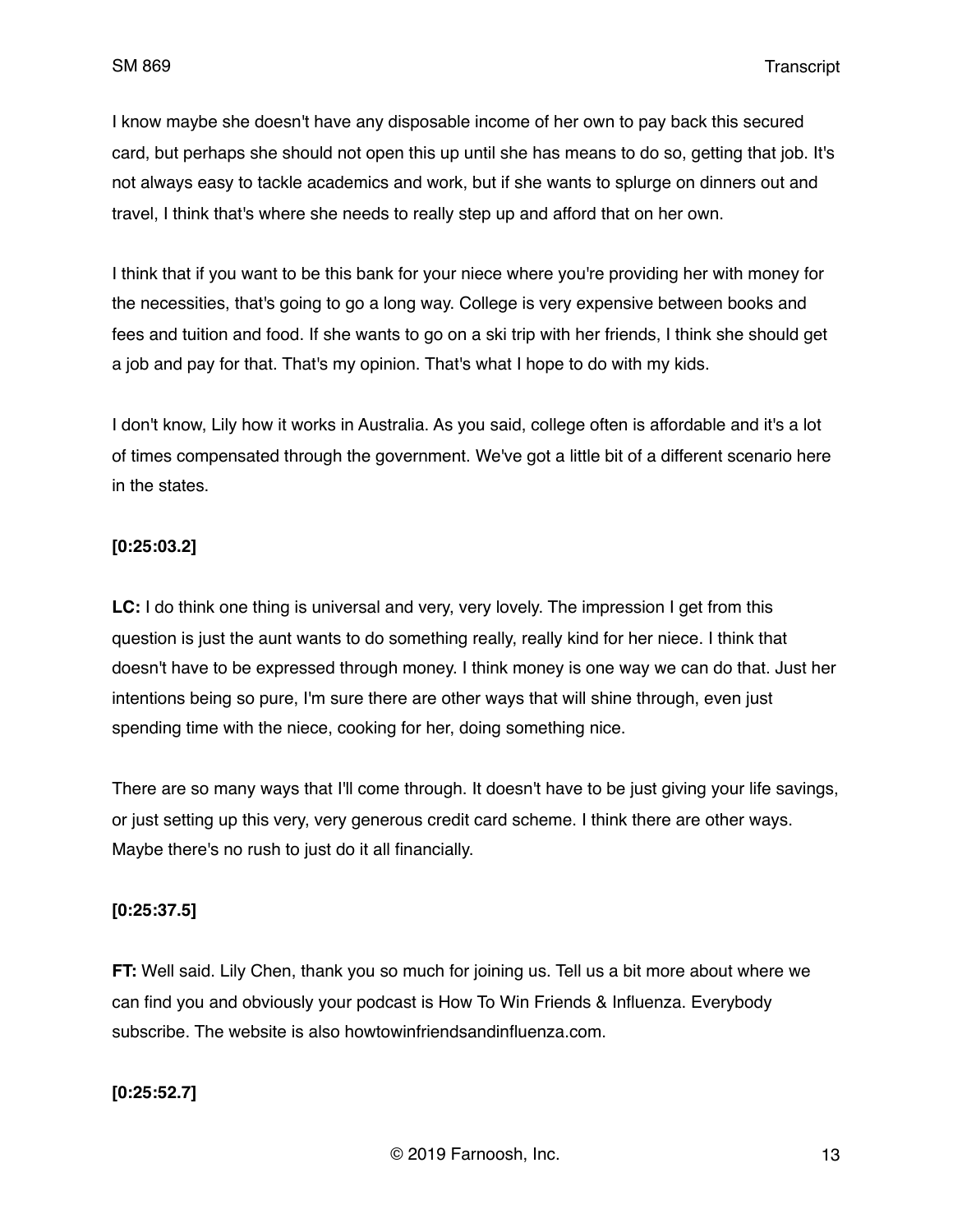**LC:** Thank you so much for having me on. It's been great. I think your show is just doing so much and educating people about their financial management. How To Win Friends & Influenza, you can search it on any of those fancy podcast sites, or iTunes, or like you said, go to howtowinfriendsandinfluenza.com. Mainly, I'll just say keep listening to So Money, because it's a really great show and I was not paid to say that.

# **[0:26:14.3]**

**FT:** Oh, man. Thank you so much. It's so lovely to connect with a fellow female podcaster. I hope you stick with it. We need you.

## **[0:26:20.7]**

**LC:** Thank you.

# **[0:26:21.1]**

**FT:** We need more voices like you out there creating the diverse dialogue that we need and to support other women and men. Thank you for the work that you're doing Lily. It's really needed.

## **[0:26:33.0]**

**LC:** Thank you.

# **[0:26:33.8]**

**FT:** Everybody, hope your weekend is Lily?

# **[0:26:36.7]**

**LC:** So Money.